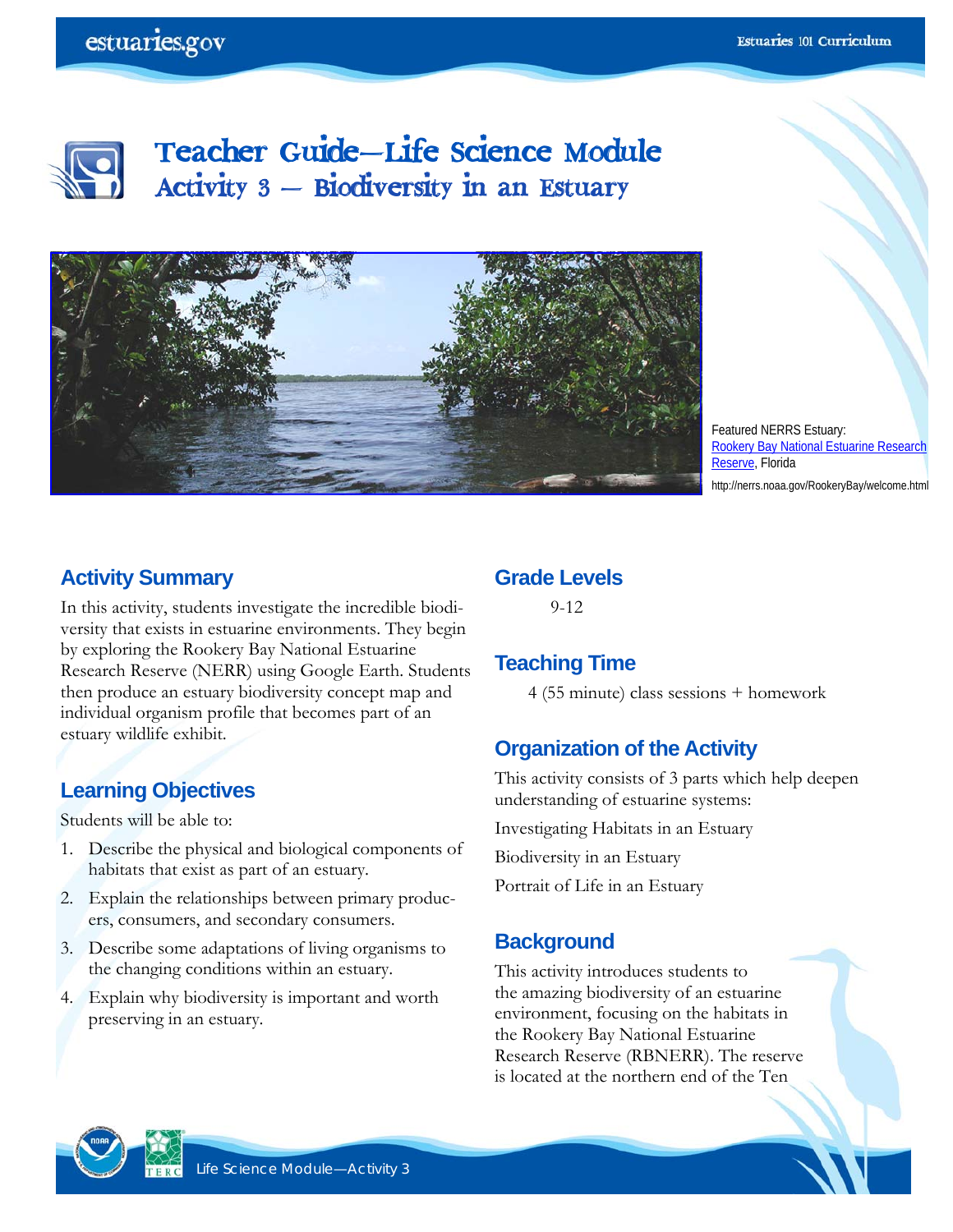Thousand Islands on the gulf coast of Florida and represents one of the few remaining undisturbed mangrove estuaries in North America. The total estimated surface area of open waters encompassed within proposed boundaries is 70,000 acres, 64 percent of RBNERR. The remaining 40,000 acres are composed primarily of mangroves, fresh to brackish water marshes, and upland habitats.

Rookery Bay has a surface area of 1,034 acres and a mean depth of about 1 m. Salinities range from 18.5 to 39.4 parts per thousand with lower values occurring during the wet season from May through October. Highest values occur during the dry seasons (winter and spring) and can exceed those of the open Gulf of Mexico (35-36 parts per thousand).

#### **Preparation**

- Download Google Earth, if you haven't already done so, and install it on your classroom computer (s) or computer lab machines *http://earth.google.com/* (Refer to *Using Google Earth to Explore Estuaries*, for a brief how-to guide.)
- Arrange for students to access the Internet and/or other resources on organisms. For example, the University of Michigan Museum of Zoology's

## **Google Earth**

This activity *requires* the use of Google Earth. If students have computer access, the use of Google Earth (http://earth.google.com/) can help them develop spatial skills.

Find Tutorial "*Using Google Earth to Explore Estuaries*" in estuaries.gov, click under Teachers, Classroom Activities and find the tutorial.

Animal Diversity Web site: *http://animaldiversity.ummz.umich.edu/site/index.html*

- Obtain the poster paper for the concept maps in Part 2 and the poster board for the students' organism profiles in Part 3.
- Make copies of the *Student Reading* and *Student Worksheet*.
- If feasible, assign the *Student Reading—Introduction to Rookery Bay* and *Student Reading—Biodiversity in an Estuary* before beginning the activity, as preparation for Part 1.

## **Materials**

#### **Students**

- $\Box$  Need to work in a computer lab or with a computer and projector
- □ Copy of Student Reading Estuary and Watershed
- □ Copy of Student Worksheet Estuary and Watershed, Student Data Sheet 1 — Orienting Yourself to the San Francisco Estuary and Watershed
- $\Box$  Copy of Student Data Sheet 2 Water Quality Data

#### **Teachers**

 $\gamma$ 

- large sheets of poster paper (for Part 2)
- large pieces of poster board (for Part 3)

#### Equipment:

- □ Computer lab or
- □ Computer and Projector

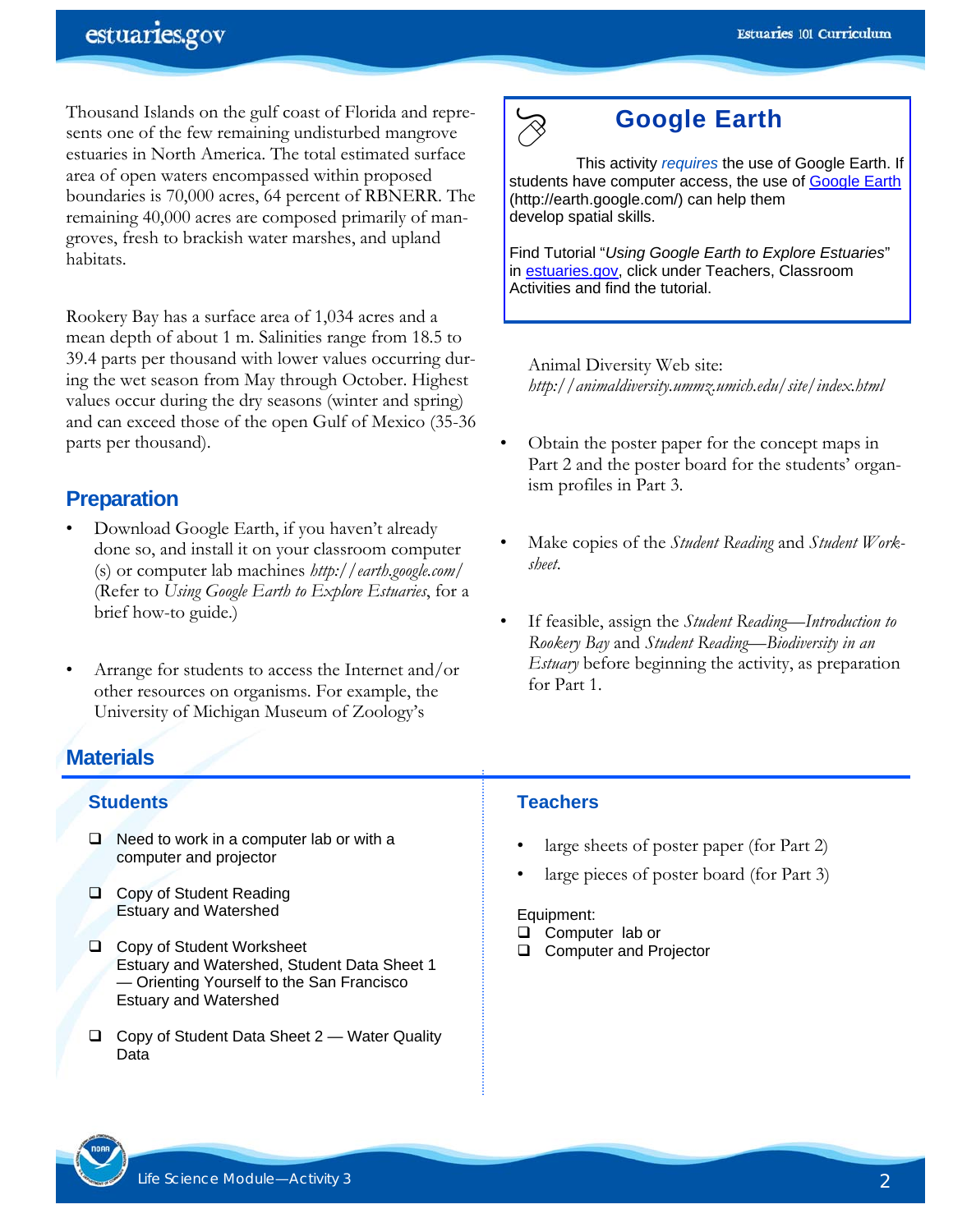## **Procedure**

#### **Part 1 — Investigating Habitats in an Estuary**

- 1. Have students read the *Student Reading—Introduction to Rookery Bay* and *Student Reading—Biodiversity in an Estuary*.
- 2. Show students their starting point (Rookery Bay National Estuarine Research Reserve; 26° 01' 30.55 N, 81° 43' 54.20 W) in Google Earth and have them complete Part 1 of the *Student Worksheet—Biodiversity in an Estuary*.

 If students are using Google Earth for the first time, show them how to use the Search tool, how to zoom in and out to change viewing altitude, and how to use the motion buttons to navigate around the image. (Refer to *Using Google Earth to Explore Estuaries*, available online where you acquired this activity, for a brief how-to guide, or have students go through the "Navigating in Google Earth" tutorial at *earth.google.com/userguide/v4/tutorials/navigating.html*.)

 Discuss why the images seem to change, particularly the color and resolution of some of the images.

3. Review and discuss the Part 1 tasks and questions.

#### **Part 2 — Biodiversity in an Estuary**

- 4. Divide the class into teams, distribute the large paper, and explain that they will produce a large concept map that underscores the biodiversity and the interrelationships of organisms in the dynamic estuarine environment.
- 5. Have students read the introduction in Part 2 of the *Student Worksheet—Biodiversity in an Estuary*, which describes concept maps. If students are unfamiliar

## **National Science Education Standards**

#### **Content Standard A: Science as Inquiry**

A3. Use technology and mathematics to improve investigations and communications.

A4. Formulate and revise scientific explanations using logic and evidence.

A6. Communicate and defend a scientific argument.

#### **Content Standard B: Physical Science**

B6. Interactions of energy and matter

#### **Content Standard C: Life Science**

C4. The interdependence of organisms

C5. Matter, energy, and organization in living systems

#### **Content Standard F: Science in Personal and Social Perspectives**

F3. Natural Resources

F4. Environmental quality

F5. Natural and human-induced hazards

F6. Science and technology in local, national, and global challenges

with concept maps, consider drawing a sample concept map on a general topic, such as your school.

- 6. Have the student teams create their Rookery Bay concept maps, starting with a box that has "Rookery Bay Reserve" and following the instructions in the Concept Map section in Part 2 of the *Student Worksheet—Biodiversity in an Estuary*.
- 7. When students are done with their concept maps, attach the maps to a board or wall and have a discussion on the similarities and differences between the various maps.
- 8. Have students answer the question to complete Part 2 of the *Student Worksheet—Biodiversity in an Estuary*.

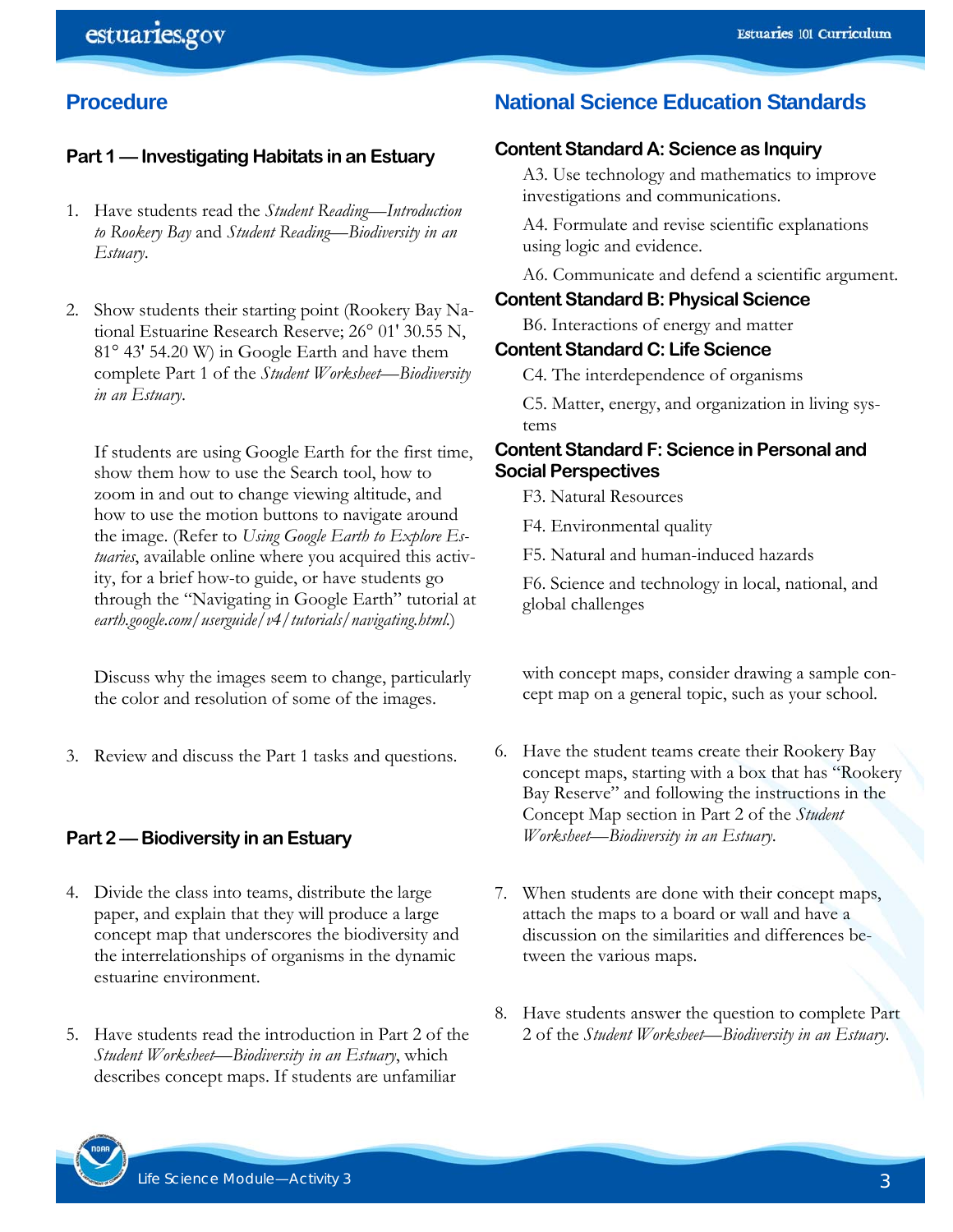#### **Part 3 — Portrait of Life in an Estuary: A Wildlife Exhibit**

- 9. Assign or have students select one organism from an estuary to study in detail. You can have students draw the name of an organism out of a bowl (proverbial hat…) or you can have them choose one organism that they would like to focus on.
- 10. Have students complete Part 3 of the *Student Worksheet—Biodiversity in an Estuary* and produce a poster on their organism.
- 11. When students finish their posters, create a class exhibit to serve as a viewing area and post students' work.
- 12. Allow students sufficient time to circulate and read all the class posters.
- 13. Lead a discussion of the importance of biodiversity, using examples where low biodiversity was problematic, and review the tasks and questions of Part 3.

## **Check for Understanding**

1. Use the concept maps from Part 2 as an assessment of student understanding of the relationships between habitats, characteristics of the habitats, and the species that inhabit the estuary.

A simple way to do this is to give 1 point for each link on the concept map between two of the three variables. Then, award 2 points for each double link (two lines that reveal a relationship). Add 3 points for complex interrelationships in the concept map (3 or more lines coming from one box). Establish a class scale based on the total points given for each poster.

- 2. Evaluate the Wildlife Exhibit posters as a summative performance assessment for this activity.
- 3. Have a discussion with students after the Wildlife Exhibit viewing has ended. Ask students:
- Which animals or plants in Rookery Bay are endangered?
- What conditions in the estuary have caused populations of each of the endangered species to decline?
- Are any actions being taken or projects underway to protect the remaining population and support its recovery?



## **Optional Extension Inquiries**

Ask for permission to take samples of plants native to the estuary region and have student teams compile a pressed sample book. Have students organize their field collection by creating a multi-stage classification and a dichotomous key for the samples they collected.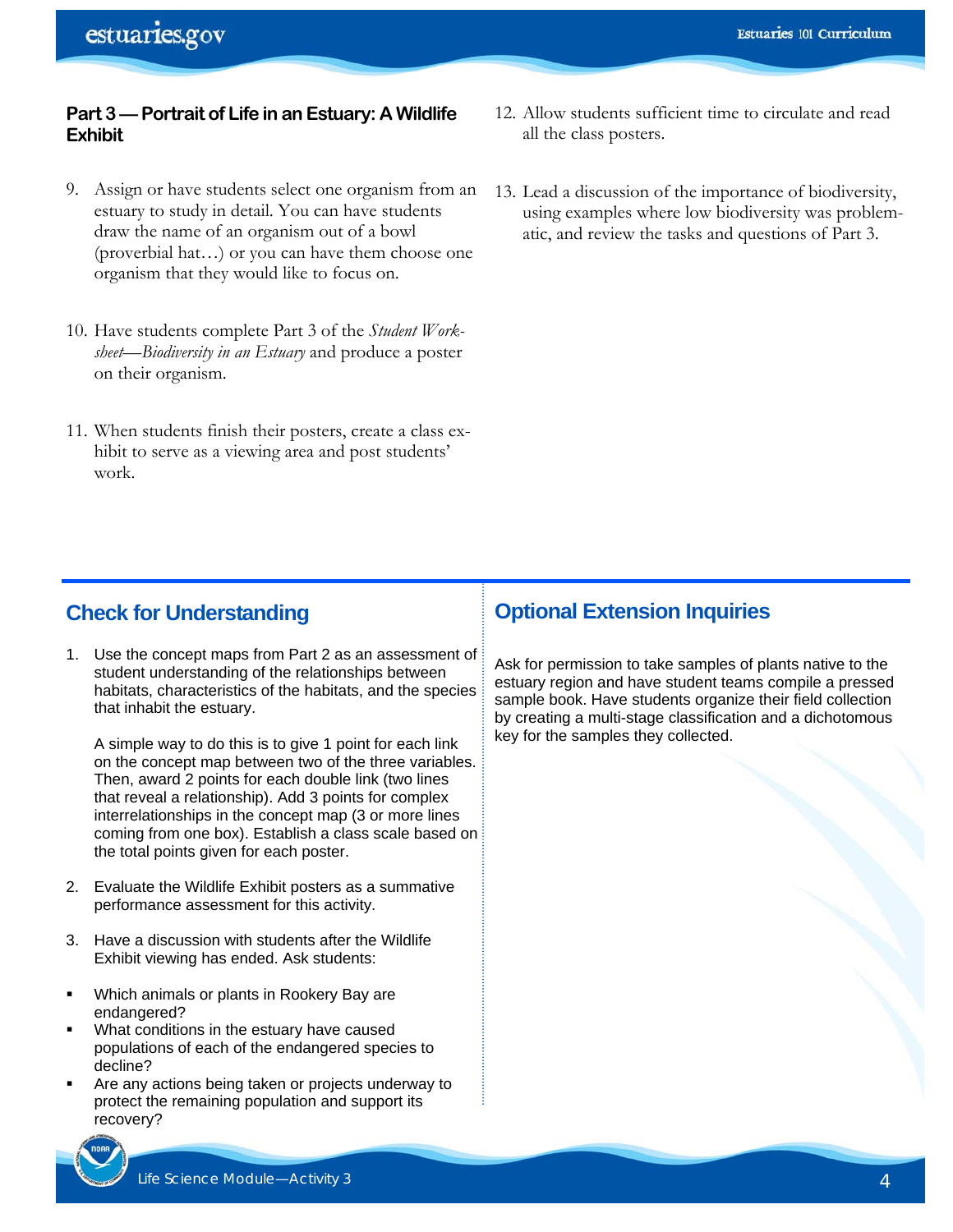

- 1a. Describe the estuary features and landforms you saw as you examined the Florida coast. *Answer: Students should mention bays, inlets, wetlands, barrier beaches, and others.*
- 1b. List the types of habitats you identified in the Rookery Bay National Estuarine Research Reserve. *Answer: Upland forests, mangrove forest, salt marsh, and tidal flats habitats are evident.*
- 2. Were there any animal species that were not linked to another with at least one arrow? *Answer: Each species should be have at least one connection to another species and most will have more than one.*
- 3a. Which animals or plants in Rookery Bay are endangered? *Answer: The Florida manatee is endangered. A rare and endangered species list for Rookery Bay can be found at www.dep.state.fl.us/coastal/sites/rookery/species.htm.*
- 3b. Choose one of the endangered animals and find out what conditions have caused its populations to decline. Are any actions being taken or projects underway to protect the remaining population and support its recovery? *Answer: Student answers will vary.*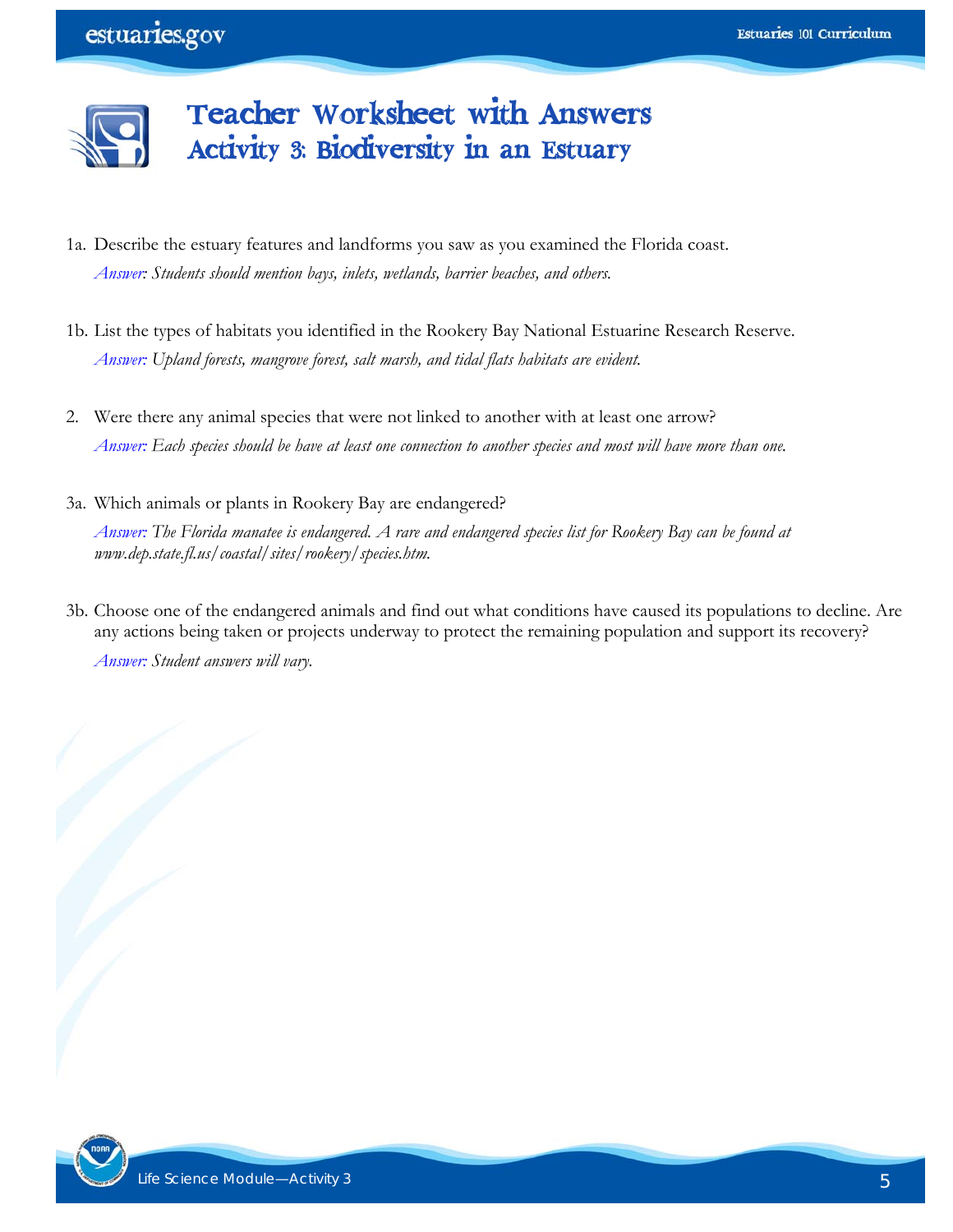# **Student Reading—1 Activity 3: Introduction to Rookery Bay NERR**

Located at the northern end of the Ten Thousand Islands on the gulf coast of Florida, Rookery Bay National Estuarine Research Reserve (NERR) is a prime example of a nearly pristine subtropical mangrove forested estuary. The Rookery Bay estuarine ecosystem contains bays, interconnected tidal embayments, lagoons and tidal streams. Sources of freshwater drainage include sloughs, strands, a series of tidal creeks and channels, and canals.

A unique upland feature of the Rookery Bay NERR and adjacent region are shell mounds. These are mostly refuse sites used by aboriginal Indians. The mounds form prominent topographical features above the low-lying tidelands of the Reserve.

The region is known for its commercially valuable fishes and shellfish, including mullets, blue crabs and stone crabs. Agriculture, eco-tourism, fishing, and boating are important revenue sources in the region, and the undeveloped areas of the reserve and the Aquatic Preserve are heavily used year-round.

The core of the reserve is currently 12,500 acres of open water, mangrove wetlands, and pine and oak uplands. The state's Rookery Bay Aquatic Preserve and Cape Romano/Ten Thousand Islands Aquatic Preserve are also managed by the reserve, bringing the total of state lands and water managed by the reserve to 112,000 acres.



Figure 1. Rookery Bay seen through an arch of Mangrove trees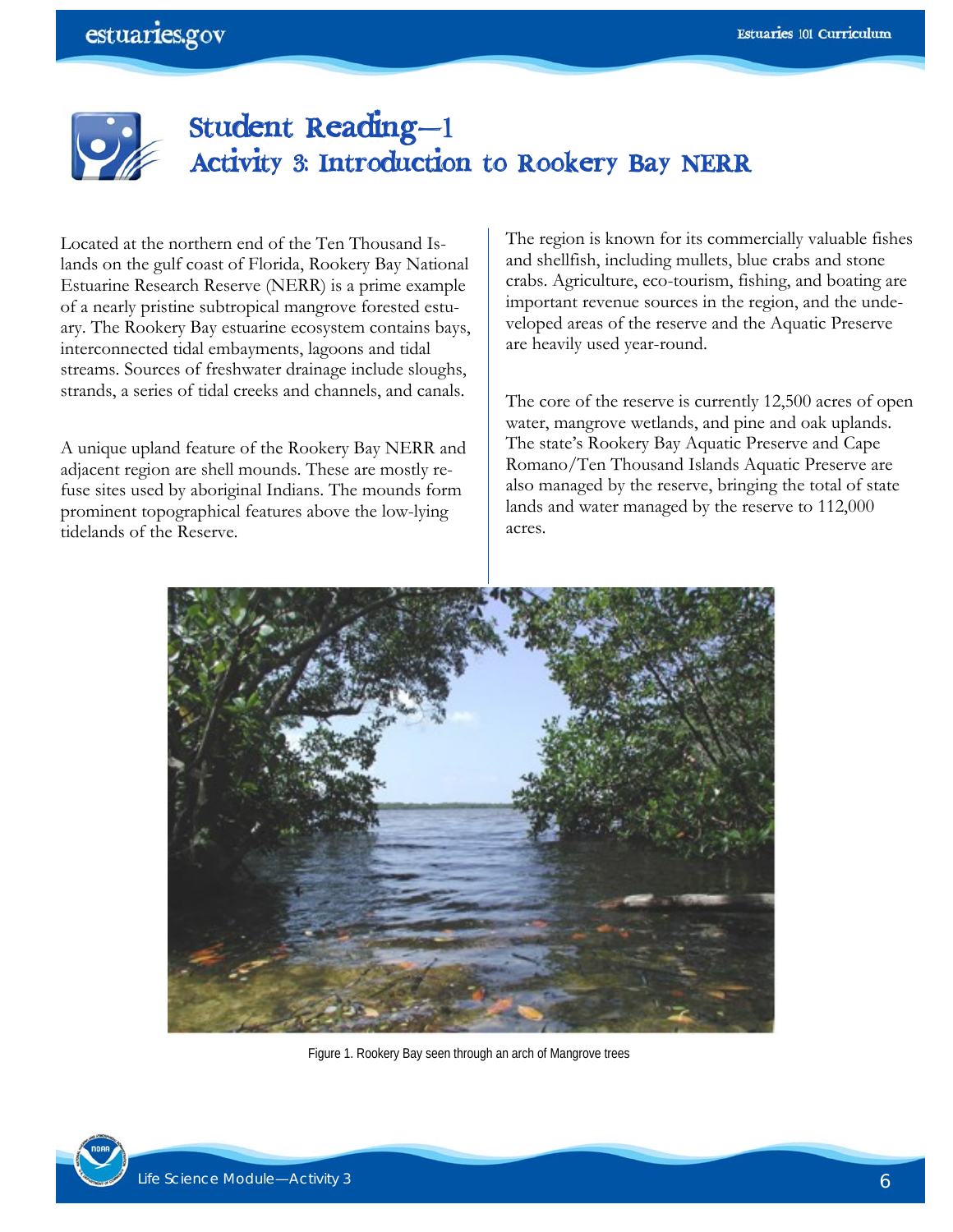

Figure 2. Many diverse habitats occur in the reserve and adjacent lands. Some of these are: 1) Pine/Cabbage Palm/Oak, 2) Pine Flatwoods, 3) Coastal Scrub, 4) Cypress Forest, 5) Freshwater Marsh, 6) Saltwater Marsh, 7) Mangrove Forests, 8) Coastal Strand, and 9) Open Water.

 Adapted from http://nerrs.noaa.gov/RookeryBay/welcome.html and http://www.dep.state.fl.us/coastal/sites/rookery/info.htm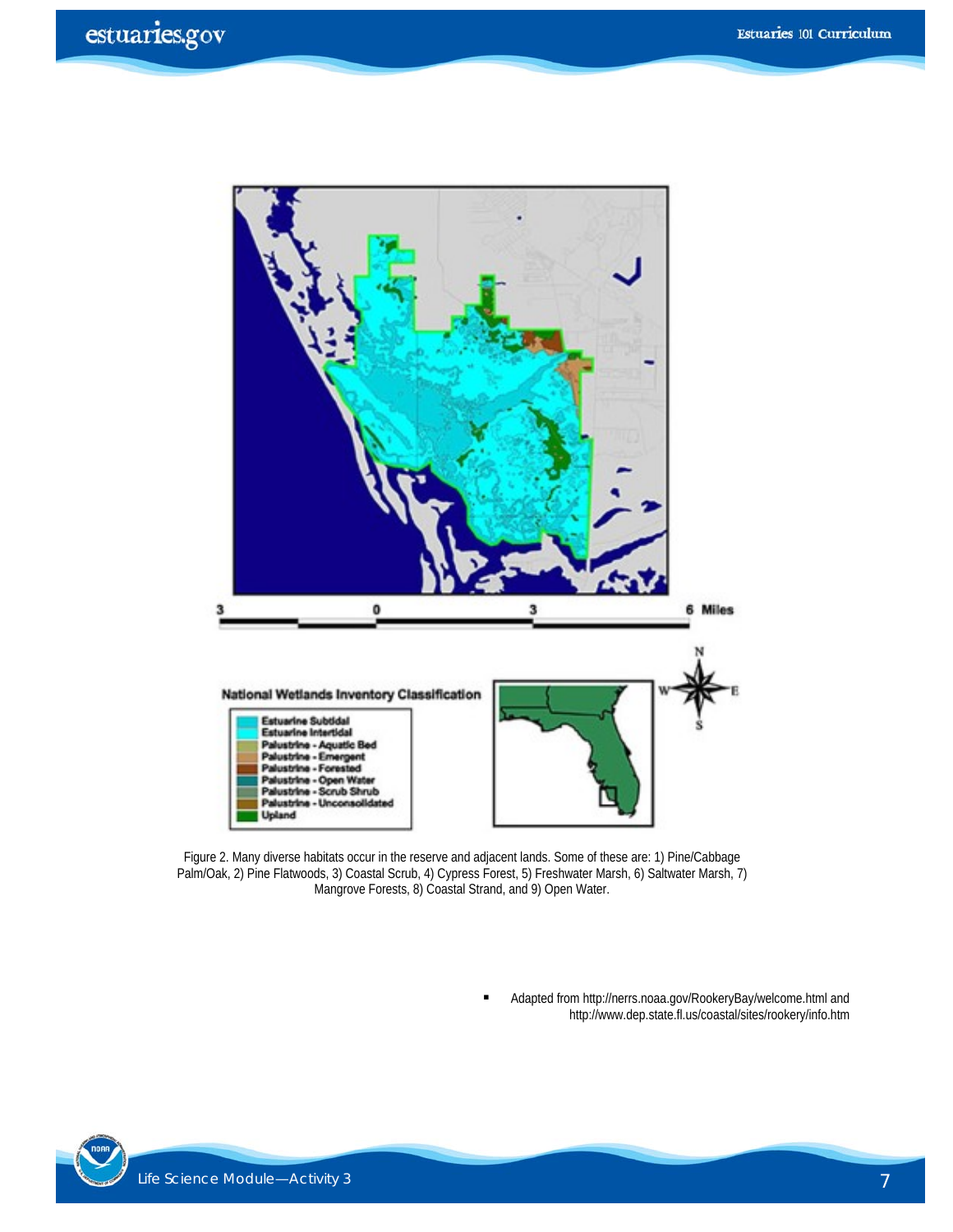# **Student Reading—2 Activity 3: Biodiversity in an Estuary**

An estuary is a partially enclosed body of water, and its surrounding coastal habitats, where saltwater from the ocean mixes with fresh water from rivers, streams, or groundwater. In fresh water, the concentration of salts, or salinity, is nearly zero. The salinity of water in the ocean averages about 35 parts per thousand (ppt). The mixture of saltwater and freshwater in estuaries is called **brackish** water. An amazing number of plant and animal species have found ways to adapt to the dynamic and ever-changing environmental conditions in the estuary.

A rich array of habitats surrounds estuaries. Habitat type is usually determined by the local geology and climate. Some habitats associated with estuaries include:

- 
- salt marshes mangrove forest
- mudflats tidal streams
- rocky intertidal shores barrier beaches
- 
- sea grass beds

In almost all estuaries, the salinity of the water changes constantly over the tidal cycle. To survive in these conditions, plants and animals living in estuaries must be able to respond quickly to drastic changes in salinity. Plants and animals that can tolerate only slight changes in salinity are called stenohaline. These organisms usually live in either freshwater or saltwater environments. Most stenohaline organisms cannot tolerate the rapid changes in salinity that occurs during each tidal cycle in an estuary.

Plants and animals that can tolerate a wide range of salinities are called euryhaline. These are the plants and animals most often found in the brackish waters of estuaries. There are far fewer euryhaline than stenohaline organisms because it requires a lot of energy and specialized adaptations to tolerate constantly changing salinities. Organisms that can do this are rare and special.

Some organisms have evolved special physical structures to cope with changing salinity. The smooth cordgrass found in salt marshes, for example, has special filters on its roots to remove salts from the water it absorbs. This plant also expels excess salt through its leaves.



Figure 3. Oysters have the ability to adapt to changes in salinity by opening or closing their shells

Oysters and other bivalves, like mussels and clams, can live in the brackish waters of estuaries by adapting their behavior to the changing environment. During low tides when they are exposed to low-salinity water, oysters close up their shells and stop feeding. Isolated in their shells, oysters switch from aerobic respiration (breathing oxygen through their gills) to anaerobic respiration, which does not require oxygen. Hours later, when the high tides return and the salinity levels in the water are considerably higher, the oysters open their shells and return to feeding and breathing oxygen.

Unlike plants, which typically live their whole lives rooted to one spot, many animals that live in estuaries must change their behavior according to the surrounding waters' salinity in order to survive. Blue crabs are good examples of animals that do this.

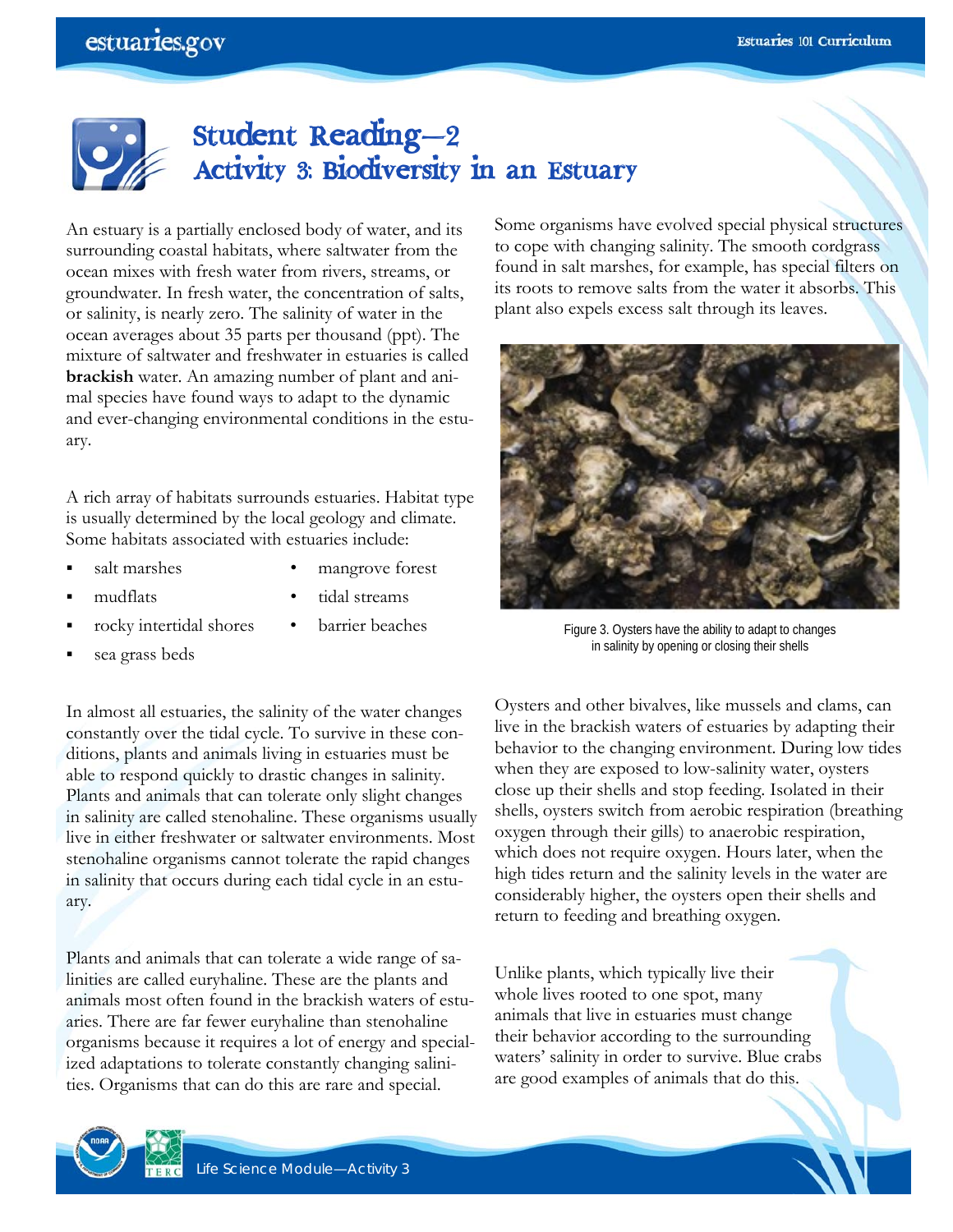#### **A Study of One Estuarine Habitat — Mangrove Forest**

Mangrove forests grow at tropical and subtropical latitudes near the equator where the sea surface temperatures never fall below 16°C. Mangrove forests line about two-thirds of the coastlines in tropical areas of the world. All mangrove trees are able grow in hypoxic (oxygen poor) soils where slow-moving waters allow fine sediments to accumulate. Mangrove forests can be recognized by their dense tangle of prop roots that make the trees appear to be standing on stilts above the water. This tangle of roots helps to slow the movement of tidal waters, causing even more sediments to settle out of the water and build up the muddy bottom. Mangrove forests stabilize the coastline, reducing erosion from storm surges, currents, waves and tides.



Figure 4. Mangrove forests are common along the southern coast of the United States.

Three dominant species of mangrove tree are found in Florida. The red mangrove colonizes the seaward side of the forest and black mangroves are found further inland. The zone in which black mangrove trees are found is only shallowly flooded during high tides. White mangrove trees face inland and dominate the highest terrain in the estuary. Tidal waters almost never flood the zone where white mangrove trees grow.

—Adapted from oceanservice.noaa.gov/education/kits/estuaries/media/supp\_estuar06b\_mangrove.html



The mangrove forest is a habitat for many species. It provides nursery grounds for young fish, crustaceans and mollusks. Many fish feed in the mangrove forests, including Snook, Mangrove Snapper, Tarpon, Jack, Sheepshead, Red Drum, Juvenile Blue Angelfish, Lined Seahorse, and Great Barracuda as well as shrimp and clams. An estimated 75% of the game fish and 90% of the commercial fish species in south Florida depend on the mangrove system.

The branches of mangroves serve as roosts and rookeries for coastal and wading birds, such as the Roseate Spoonbill, Double-Crested Cormorant, Great Egret, Great Blue Heron, Osprey, Snowy Egret, Green Heron, and Greater Yellowlegs. Other animals that shelter in the mangroves are the American Coot, American Crocodile, Bald Eagle, Peregrine Falcon, Eastern Diamondback Rattlesnake, and the Atlantic Saltmarsh Snake.



Figure 5. Ospreys are secondary consumers. They feed almost entirely on fish they capture from fresh or saltwater.

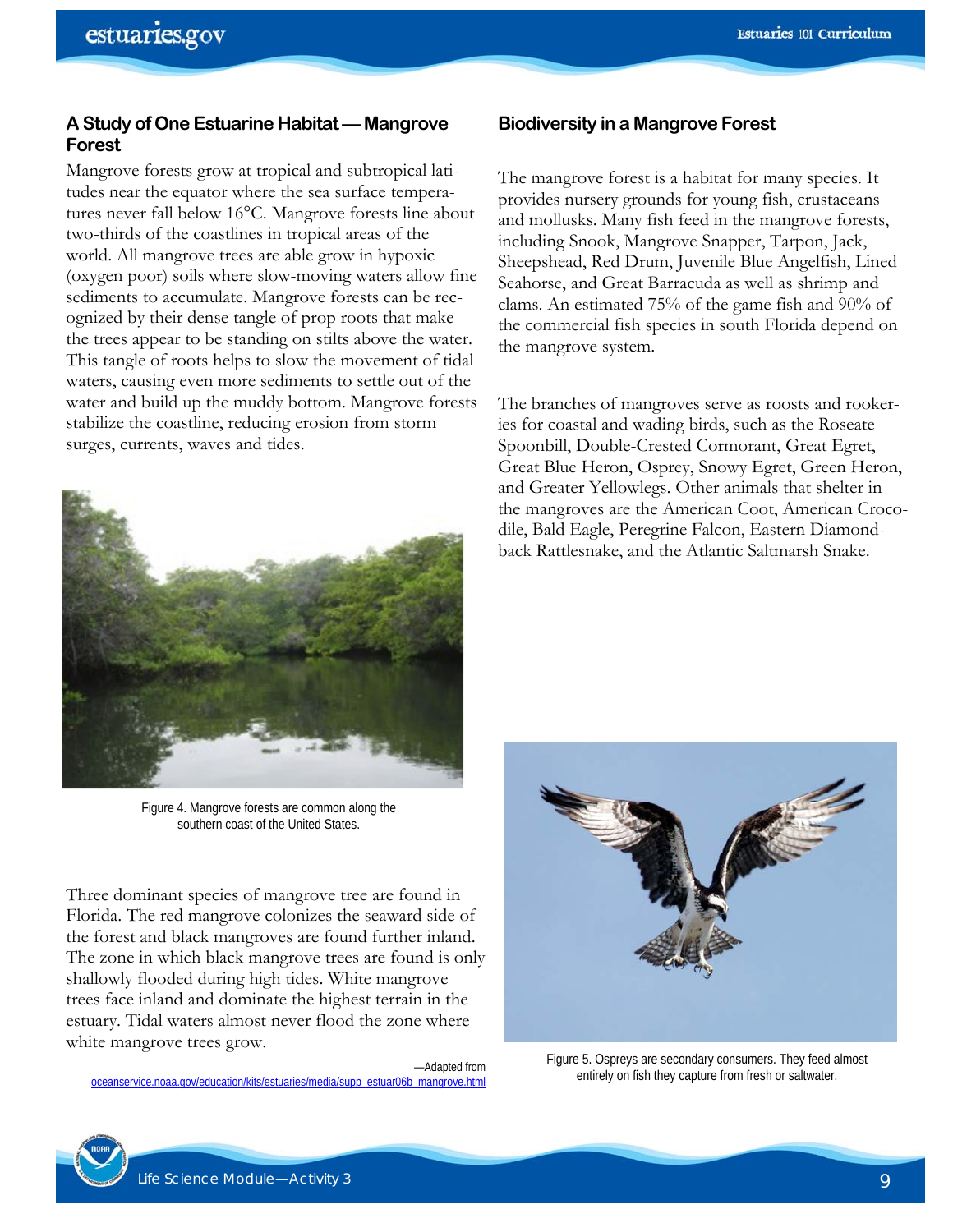Above the water mangroves also shelter and support snails, periwinkles, crabs, spiders, Spanish moss, and Reindeer lichen. Below the water's surface, often encrusted on the mangrove roots, are sponges, anemones, corals, oysters, mussels, starfish, crabs, and Florida Spiny lobster.

As you can see, a unique mix of marine and terrestrial species lives in mangrove forests. The still, sheltered waters among the mangrove roots provide protective breeding, feeding, and nursery areas for a host of animal species important to commercial and recreational fisheries. Protecting this habitat is truly a matter of national importance.

Animal species that inhabit any habitat are classified as either **primary producers**, **primary consumers,** or **secondary consumers**. Green plants, algae, and diatoms are examples of primary producers—organisms that produce their own food through the process of photosynthesis. Primary consumers like minnows and other aquatic species eat the algae to provide their energy needs.



Figure 6. Producers and consumers in an estuarine environment. (Nutrients and Florida's Coastal Waters: The Links Between People, Increased Nutrients and Changes to Coastal Aquatic Systems. http://edis.ifas.ufl.edu/SG061. Published by the Florida Sea Grant College Program with support from the National Oceanic and Atmospheric Administration, Office of Sea Grant, U.S. Department of Commerce. Published for the University of Florida, Institute of Food and Agricultural Sciences [SGEB-55]. October 2001.) Accessed: 2008-07-20.(Archived by WebCite® at http://www.webcitation.org/5ZhWgbRvv)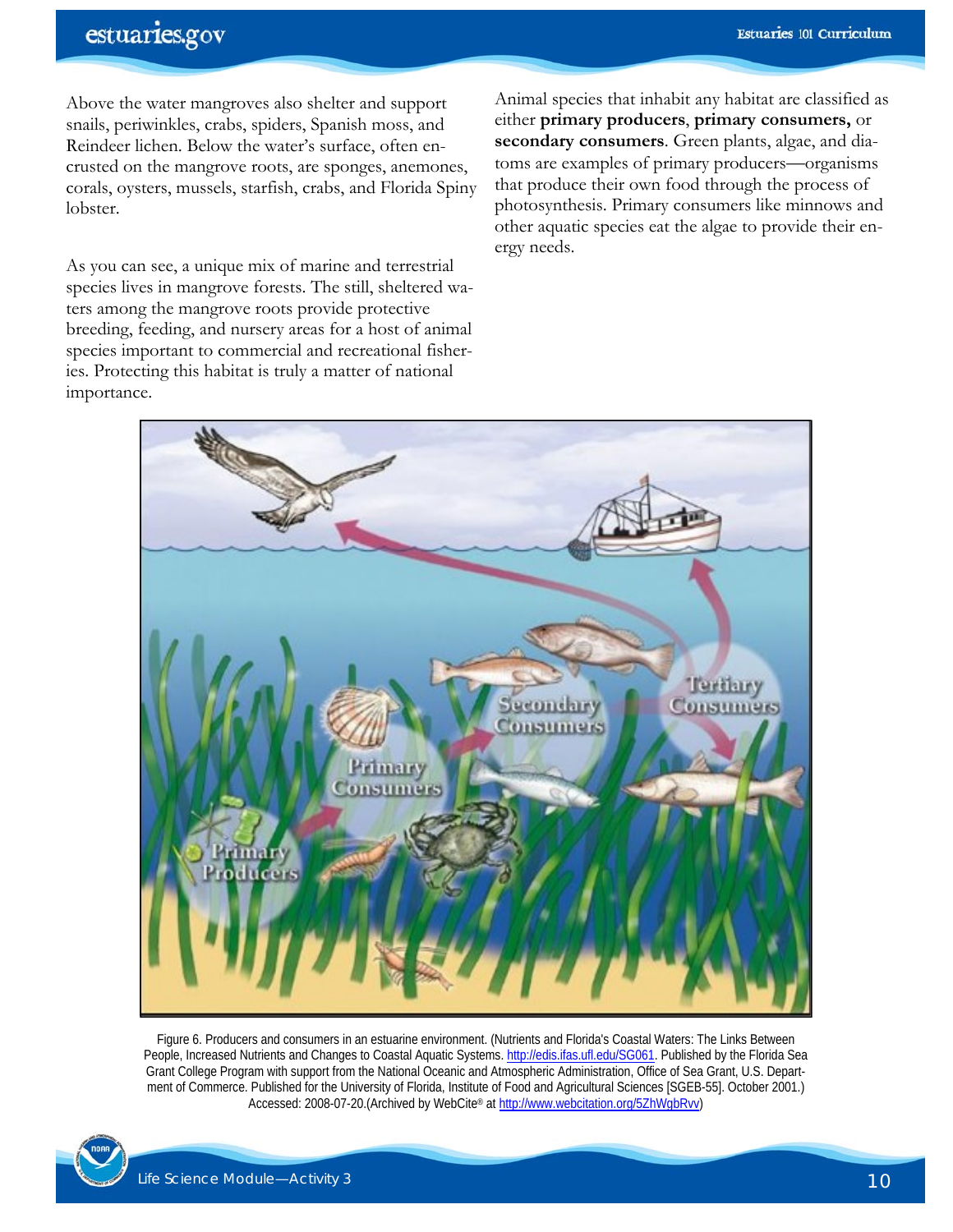Organisms such as larger fish that eat primary consumers are called secondary consumers. Birds of prey such as ospreys are secondary or tertiary consumers, as they dive into the water to capture fish in their talons.

#### **Why is Biodiversity Important?**

The natural environment is the source of all our resources for life. Environmental processes provide a wealth of services to the living world—air to breathe, water to drink, and food to eat, as well as materials to use in our daily lives and natural beauty to enjoy.

A complex ecosystem like an estuary with a wide variety of plants and animals tends to be more stable. A highly diverse ecosystem is a sign of a healthy system. Since the entire living world relies on the natural environment, especially humans, it is in our best interest and the interest of future generations to conserve biodiversity and our resources.

Some might argue that some species have become extinct with no obvious effect on the environment. But the Earth's systems are so complex that we are still learning about environmental processes and resources and the roles they play. The careless loss of any part of the natural environment means that we may never know what use it was or could have been in terms of future technologies, say, or for medical science, or indeed for the health of the planet itself.

It is important to understand that environments are constantly changing. A healthy, robust environment evolves and adapts to naturally changing conditions. It is fascinating to observe the far-reaching effects that even small changes can make and the importance of genetic diversity for species to adapt, survive and evolve.

Preservation of biodiversity is not necessarily about preserving everything currently in existence. It is more a



Life on Earth would not be the same if our planet's biodiversity were to be radically affected. Estuaries are complex ecosystems that are home for a number of plants and animal species. The loss of a single species has consequences for many others living in the same habitat.

- Adapted from:

URL:http://eco-online.qld.edu.au/novascotia/whatsbio/importance.html. Accessed: 2008-07-30. (Archived by WebCite® at http://www.webcitation.org/5Zhq3RSh2)

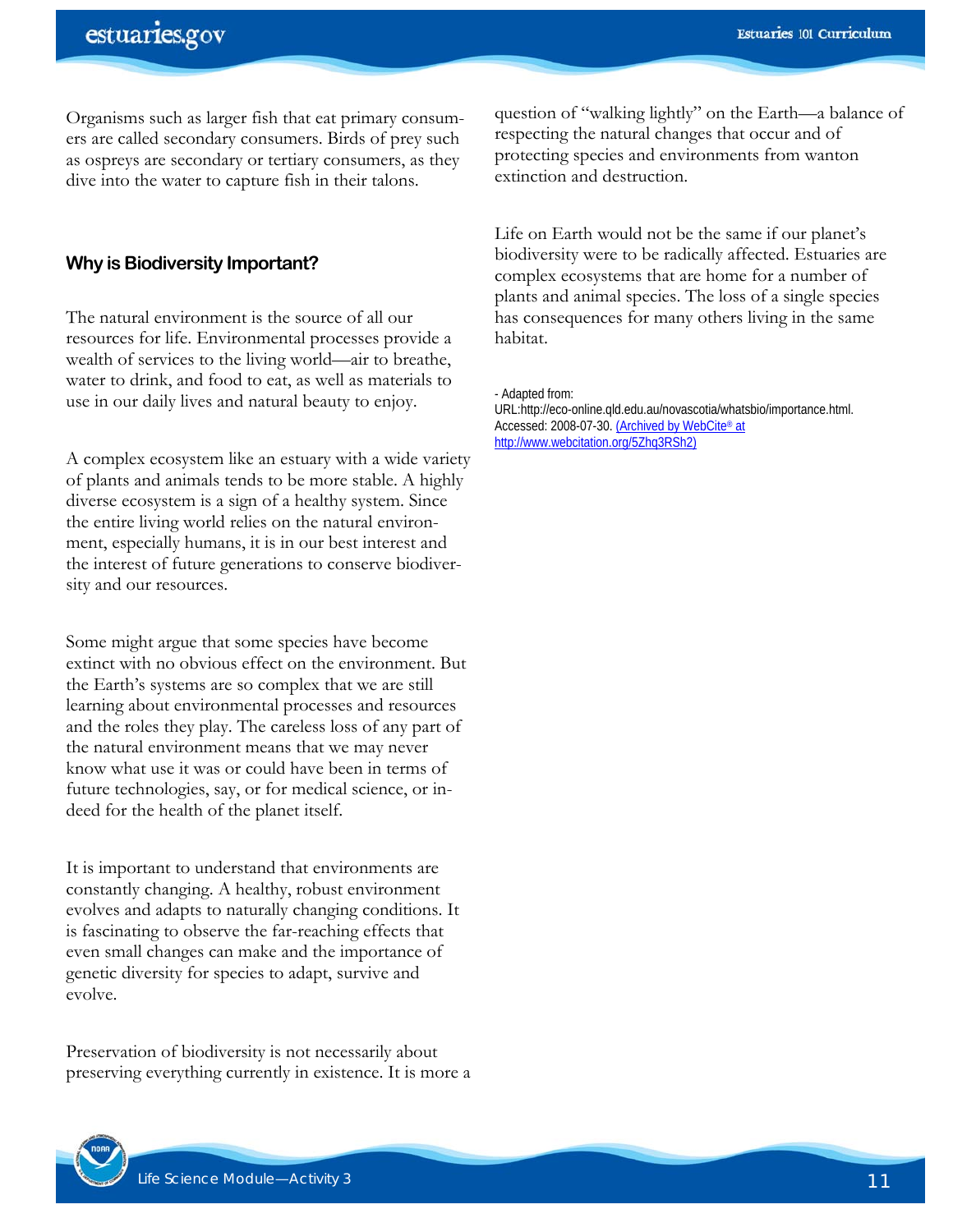

Student Name:

### **Part 1: Investigating Habitats in an Estuary**

In this activity, you will explore the habitats that compose the Rookery Bay Reserve near Naples, Florida.

Open Google Earth and enter the following coordinates in the Search Window: 26° 01' 30.55 N, 81° 43' 54.20 W.

Zoom in to an Eye altitude of 400 m. You should see the main Field Station (buildings in the vicinity of the long dock) of the Rookery Bay Reserve.

Fly south along the coast at a viewing altitude of about 4 km.

#### **1a. Describe the estuary features and landforms you saw as you examined the Florida coast.**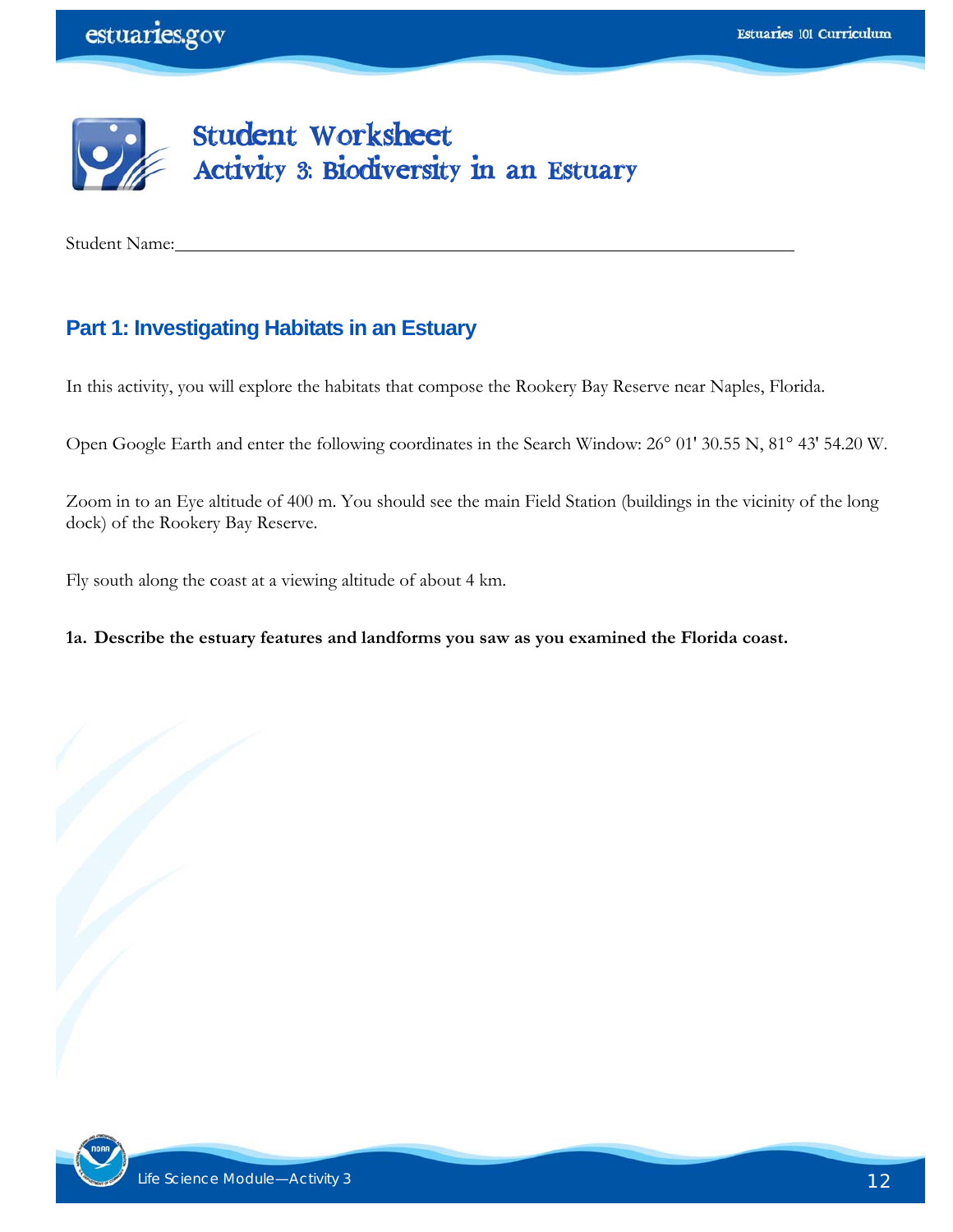Keep going down the coast. You will pass a series of bays: Johnson, East Marco, Goodland, Turtle, and Rookery to name some of the major ones. Stop when you arrive at the region that is bounded by Faka Union Bay and Fakahatchee Bay.

Zoom into this region and examine the type of habitat that surrounds these bays. Can you locate this region on the map of the Rookery Bay Reserve given below?



Figure 7. Map of the Rookery Bay NERR

**1b. List the types of habitats you identified in the Rookery Bay Reserve.** In the first column, list the habitat you identified. In the second column, identify the characteristics of each habitat. In the third column, note whether the habitat is land (terrestrial) or water (aquatic). In the fourth column, note special challenges to living in each habitat to plant and animal species.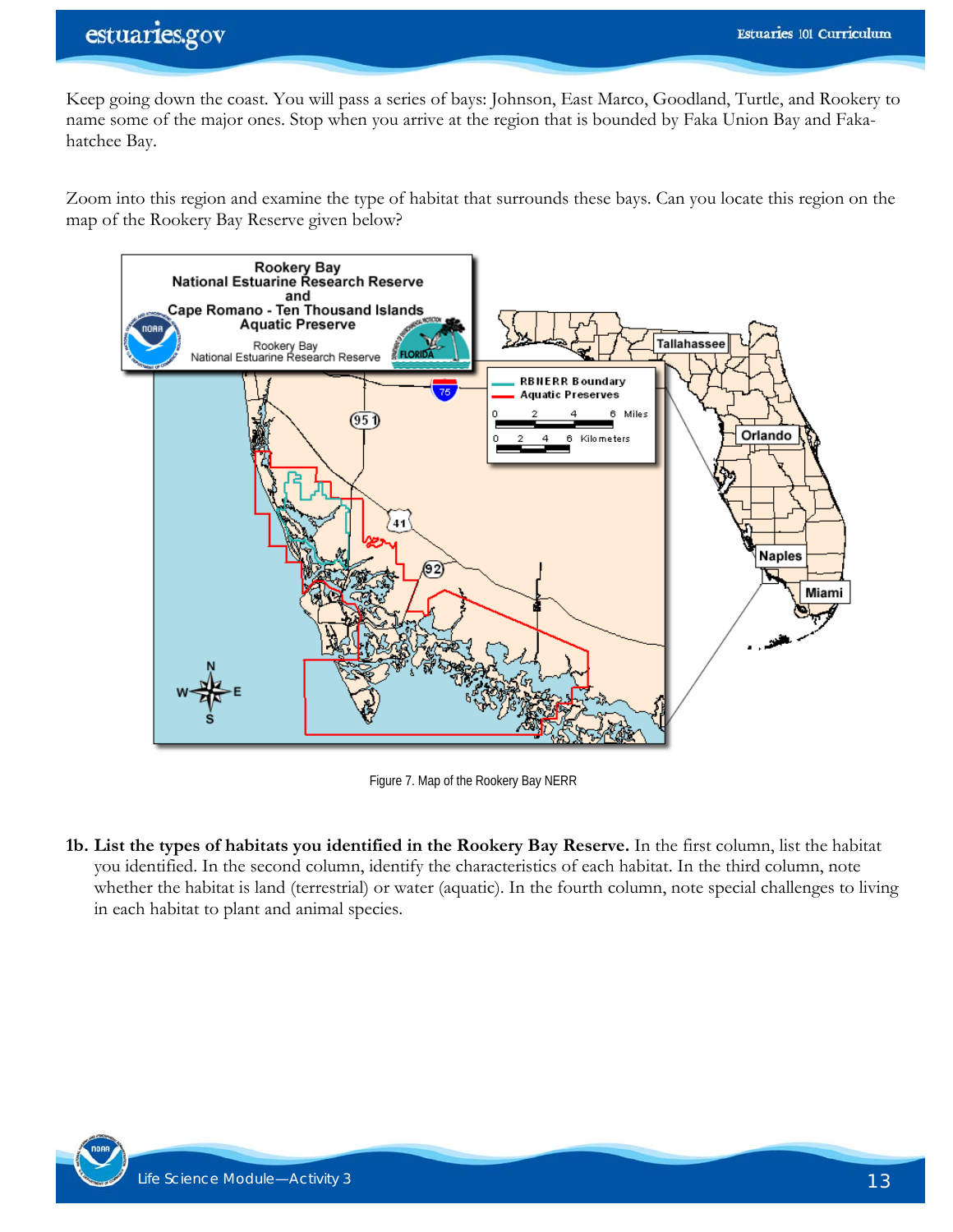### **Habitat Type**

| Name of Habitat | Characteristics | <b>Terrestrial or Aquatic</b> | Challenges |
|-----------------|-----------------|-------------------------------|------------|
|                 |                 |                               |            |
|                 |                 |                               |            |
|                 |                 |                               |            |
|                 |                 |                               |            |
|                 |                 |                               |            |
|                 |                 |                               |            |
|                 |                 |                               |            |
|                 |                 |                               |            |
|                 |                 |                               |            |
|                 |                 |                               |            |
|                 |                 |                               |            |
|                 |                 |                               |            |
|                 |                 |                               |            |
|                 |                 |                               |            |
|                 |                 |                               |            |

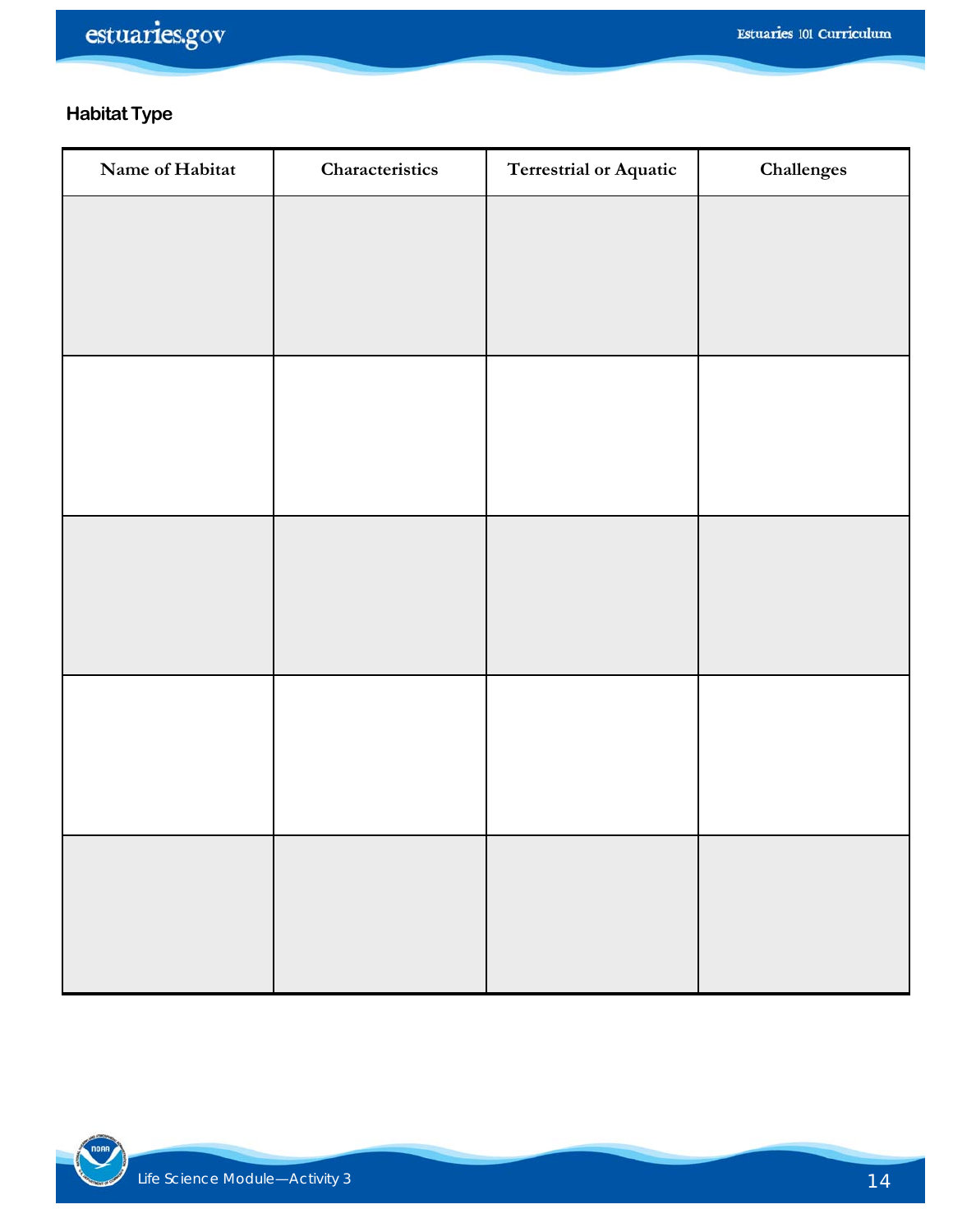## **Part 2: Biodiversity Concept Map**

Every plant and animal that exists in an estuary has a role in the ecosystem. Species depend on each other for food, for shelter, or other life processes. In this part of the activity, you will produce a concept map that shows how the estuarine environment supports the interrelationships of the plants and animals that reside in it.

#### **Introduction**

Every topic can be broken down into a set of distinct factors. Think about topics such as acid rain, cleaning your room, putting on a dance, the water cycle, or doing homework. You can break each of these down into separate components, which together describe the larger topic. A concept map is a visual way to show how a topic's components or factors are connected or related. In fact, you can think of concept maps as a visual way to outline a topic.

The first step in making a concept map is to identify the individual elements involved in the topic. Just as when you tell a story, you must first identify all the elements before you begin—the characters, the settings, and the plot. A concept map helps people identify which ideas are essential to a topic and which are secondary or only weakly connected. The second step in making a concept map is to show how the parts relate to one another.

The following guidelines will help you make concept maps that are descriptive and complete.

|      | Concepts, objects, places, or processes appear in boxes. Most often, these words are nouns.                                                                                                                                                                                    |          |                  |                                                                                                                                                                                                                                                                                                                                                                                                                                                                                                        |
|------|--------------------------------------------------------------------------------------------------------------------------------------------------------------------------------------------------------------------------------------------------------------------------------|----------|------------------|--------------------------------------------------------------------------------------------------------------------------------------------------------------------------------------------------------------------------------------------------------------------------------------------------------------------------------------------------------------------------------------------------------------------------------------------------------------------------------------------------------|
|      | Concept, Object, or Process<br>(Usually a noun)                                                                                                                                                                                                                                | Example: | Food             |                                                                                                                                                                                                                                                                                                                                                                                                                                                                                                        |
|      | Arrows connect one box to another. The arrow's direction indicates how the reader should progress through the ideas.<br>Words describing the actions and relationships appear on or just above the arrows connecting different boxes. Most of-<br>ten, these labels are verbs. |          |                  |                                                                                                                                                                                                                                                                                                                                                                                                                                                                                                        |
|      | Action or relationship                                                                                                                                                                                                                                                         |          | Supplies<br>Food | Energy                                                                                                                                                                                                                                                                                                                                                                                                                                                                                                 |
|      |                                                                                                                                                                                                                                                                                | Example: | Supplies         | <b>Raw Materials</b>                                                                                                                                                                                                                                                                                                                                                                                                                                                                                   |
|      | When labeling an arrow, using a noun (or a phrase such as "results in") is a clue that you can probably break the down<br>the flow into more components and refine what is in the boxes.                                                                                       |          |                  |                                                                                                                                                                                                                                                                                                                                                                                                                                                                                                        |
| box. |                                                                                                                                                                                                                                                                                |          |                  | If a box does not connect to the main topic being described in a concept map, then there is no need to draw a connection.<br>When it is complete, you should be able read a concept map as if it were a paragraph or even a story. Select a box, and<br>read along a sequence of arrows. The boxed words and arrow labels should make sense and explain how the ideas inter-<br>connect. In the supernova example, you can trace the sequence describing how stars and planets form by starting at any |

Life Science Module—Activity 3 15 15 15 16 17 17 17 17 17 17 17 17 17 17 17 17 18 18 19 19 10 11 11 11 11 11 1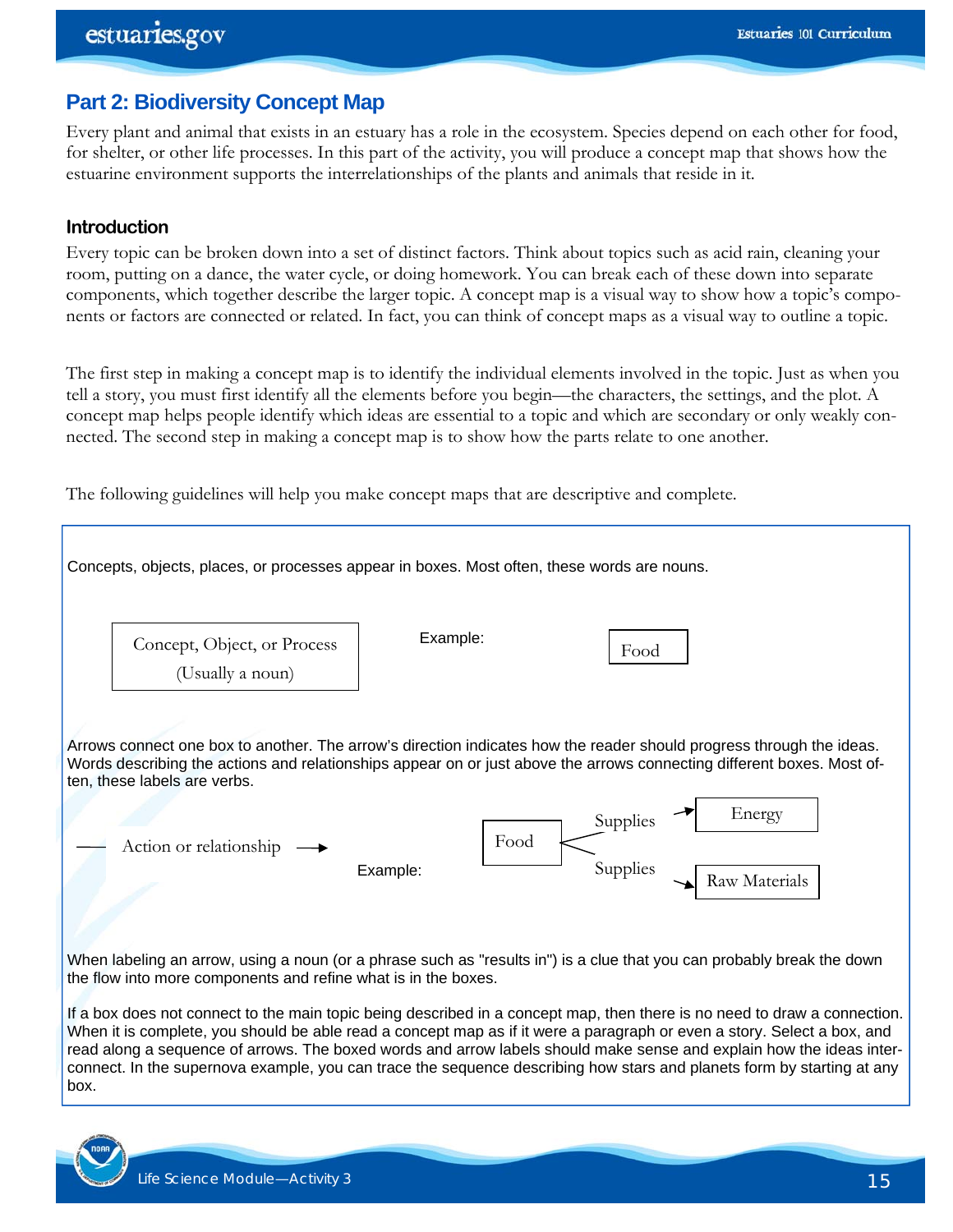#### **Concept Map**

Create a concept map.

- Begin your map with a single box with Rookery Bay Reserve in it.
- Include the major habitats that exist within the estuary (examples: Mangrove forest, tidal flats, etc.).
- Include characteristics of each habitat (see Habitat Table), salinity and other physical and chemical properties of the water (shallow, deep, fresh water, pH, etc.).
- Include the following plant and animal species: algae, Mangrove trees, clams, oysters, shrimp, periwinkles, horseshoe crabs, blue crabs, sea turtles, Snook, Mangrove Snapper, Tarpon, Juvenile Blue Angelfish, Lined Seahorse, Barracuda, Great Blue Heron, Osprey, Snowy Egret, Green Heron, Greater Yellowlegs, American Coot, American Crocodile, Bald Eagle, Peregrine Falcon, Eastern Diamondback Rattlesnake, and Florida manatee.
- If possible, consult the Rookery Bay field guide for a list of more species to add to your map: http://www.rookerybay.org/Field-Guide.html.
- Indicate which species are primary producers, primary consumers, and secondary consumers.

#### **Question**

2. Were there any animal species that were not linked to another species with at least one arrow?